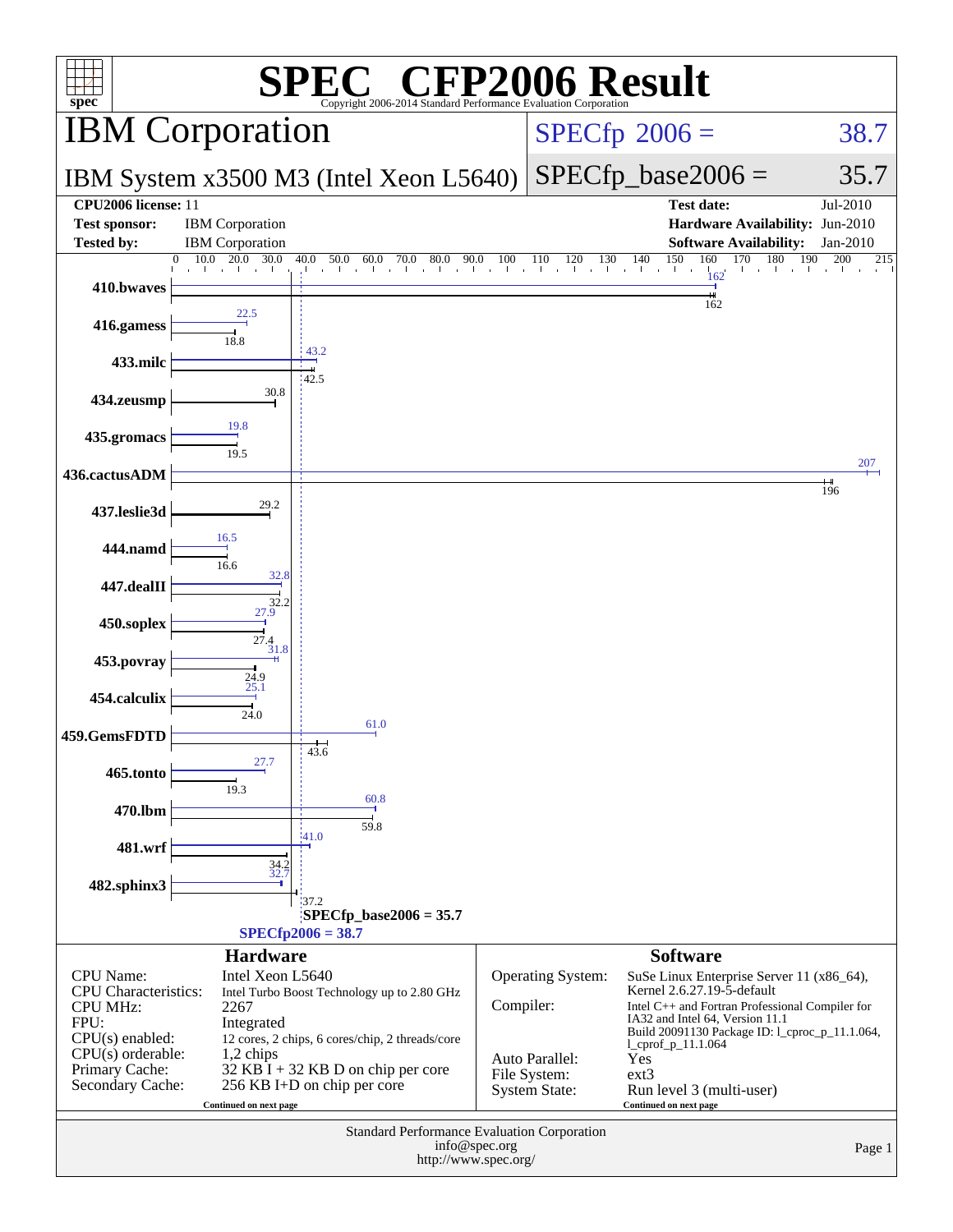

IBM Corporation

### $SPECfp2006 = 38.7$  $SPECfp2006 = 38.7$

 $SPECTp\_base2006 = 35.7$ 

IBM System x3500 M3 (Intel Xeon L5640)

| <b>CPU2006 license: 11</b>                                                 |                                                                                                                    | <b>Test date:</b><br>$Jul-2010$                            |                                             |  |  |
|----------------------------------------------------------------------------|--------------------------------------------------------------------------------------------------------------------|------------------------------------------------------------|---------------------------------------------|--|--|
| <b>Test sponsor:</b>                                                       | <b>IBM</b> Corporation                                                                                             | <b>Hardware Availability: Jun-2010</b>                     |                                             |  |  |
| <b>Tested by:</b>                                                          | <b>IBM</b> Corporation                                                                                             |                                                            | <b>Software Availability:</b><br>$Jan-2010$ |  |  |
| L3 Cache:<br>Other Cache:<br>Memory:<br>Disk Subsystem:<br>Other Hardware: | 12 MB I+D on chip per chip<br>None<br>48 GB (12 x 4 GB PC3-10600R CL9, 2 Rank)<br>1 x 73 GB SAS, 15000 RPM<br>None | <b>Base Pointers:</b><br>Peak Pointers:<br>Other Software: | $64$ -bit<br>$32/64$ -bit<br>None           |  |  |

**[Results Table](http://www.spec.org/auto/cpu2006/Docs/result-fields.html#ResultsTable)**

| Results Table                                                                                            |                |       |                |       |                |       |                |              |                |              |                |              |
|----------------------------------------------------------------------------------------------------------|----------------|-------|----------------|-------|----------------|-------|----------------|--------------|----------------|--------------|----------------|--------------|
|                                                                                                          |                |       | <b>Base</b>    |       |                |       | <b>Peak</b>    |              |                |              |                |              |
| <b>Benchmark</b>                                                                                         | <b>Seconds</b> | Ratio | <b>Seconds</b> | Ratio | <b>Seconds</b> | Ratio | <b>Seconds</b> | <b>Ratio</b> | <b>Seconds</b> | <b>Ratio</b> | <b>Seconds</b> | <b>Ratio</b> |
| 410.bwayes                                                                                               | 84.7           | 160   | 83.9           | 162   | 84.1           | 162   | 83.7           | 162          | 83.9           | 162          | 83.7           | 162          |
| 416.gamess                                                                                               | 1038           | 18.9  | 1042           | 18.8  | 1041           | 18.8  | 871            | 22.5         | 872            | 22.5         | 873            | 22.4         |
| $433$ .milc                                                                                              | 220            | 41.8  | 216            | 42.5  | 216            | 42.5  | 212            | 43.3         | <u>213</u>     | 43.2         | 213            | 43.2         |
| $434$ . zeusmp                                                                                           | 294            | 30.9  | 296            | 30.7  | 295            | 30.8  | 294            | 30.9         | 296            | 30.7         | 295            | <b>30.8</b>  |
| 435.gromacs                                                                                              | 366            | 19.5  | 366            | 19.5  | 367            | 19.5  | 362            | 19.7         | 361            | 19.8         | 361            | <u>19.8</u>  |
| 436.cactusADM                                                                                            | 61.4           | 194   | 60.8           | 196   | 60.6           | 197   | 56.6           | 211          | 57.7           | 207          | 57.6           | 207          |
| 437.leslie3d                                                                                             | 322            | 29.2  | 322            | 29.2  | 322            | 29.2  | 322            | 29.2         | 322            | 29.2         | 322            | 29.2         |
| 444.namd                                                                                                 | 484            | 16.6  | 485            | 16.5  | 484            | 16.6  | 488            | 16.5         | 489            | 16.4         | 487            | 16.5         |
| $ 447 \text{.}$ dealII                                                                                   | 356            | 32.2  | 355            | 32.2  | 355            | 32.2  | 349            | 32.8         | 349            | 32.8         | 349            | 32.8         |
| $450$ .soplex                                                                                            | 305            | 27.4  | 304            | 27.5  | 304            | 27.4  | 301            | 27.7         | 299            | 27.9         | 299            | 27.9         |
| $453$ .povray                                                                                            | 214            | 24.9  | 213            | 25.0  | 216            | 24.6  | 167            | 31.8         | 174            | 30.6         | 167            | 31.8         |
| 454.calculix                                                                                             | 343            | 24.0  | 345            | 23.9  | 344            | 24.0  | <u>329</u>     | 25.1         | 328            | 25.1         | 329            | 25.1         |
| 459.GemsFDTD                                                                                             | 245            | 43.3  | 244            | 43.6  | 228            | 46.5  | 174            | 61.0         | 174            | 60.9         | <u>174</u>     | 61.0         |
| $465$ .tonto                                                                                             | 512            | 19.2  | 510            | 19.3  | 511            | 19.3  | 355            | 27.7         | 355            | 27.7         | 356            | 27.7         |
| 470.1bm                                                                                                  | 230            | 59.8  | 230            | 59.8  | 230            | 59.8  | 226            | 60.8         | 226            | 60.8         | 227            | 60.6         |
| 481.wrf                                                                                                  | 327            | 34.2  | 328            | 34.0  | 325            | 34.3  | 271            | 41.2         | 273            | 40.9         | 272            | 41.0         |
| 482.sphinx3                                                                                              | 523            | 37.2  | 524            | 37.2  | 524            | 37.2  | 593            | 32.9         | 602            | 32.4         | 595            | 32.7         |
| Results appear in the order in which they were run. Bold underlined text indicates a median measurement. |                |       |                |       |                |       |                |              |                |              |                |              |

### **[Platform Notes](http://www.spec.org/auto/cpu2006/Docs/result-fields.html#PlatformNotes)**

 Turbo Mode Enable Turbo Boost set to Traditional CPU C State Enable Data Reuse Disable

### **[General Notes](http://www.spec.org/auto/cpu2006/Docs/result-fields.html#GeneralNotes)**

 Binaries were compiled on SLES 10 with Binutils 2.18.50.0.7.20080502 'ulimit -s unlimited' was used to set the stack size to unlimited prior to run OMP\_NUM\_THREADS set to number of cores KMP\_AFFINITY set to granularity=fine,scatter KMP\_STACKSIZE set to 200M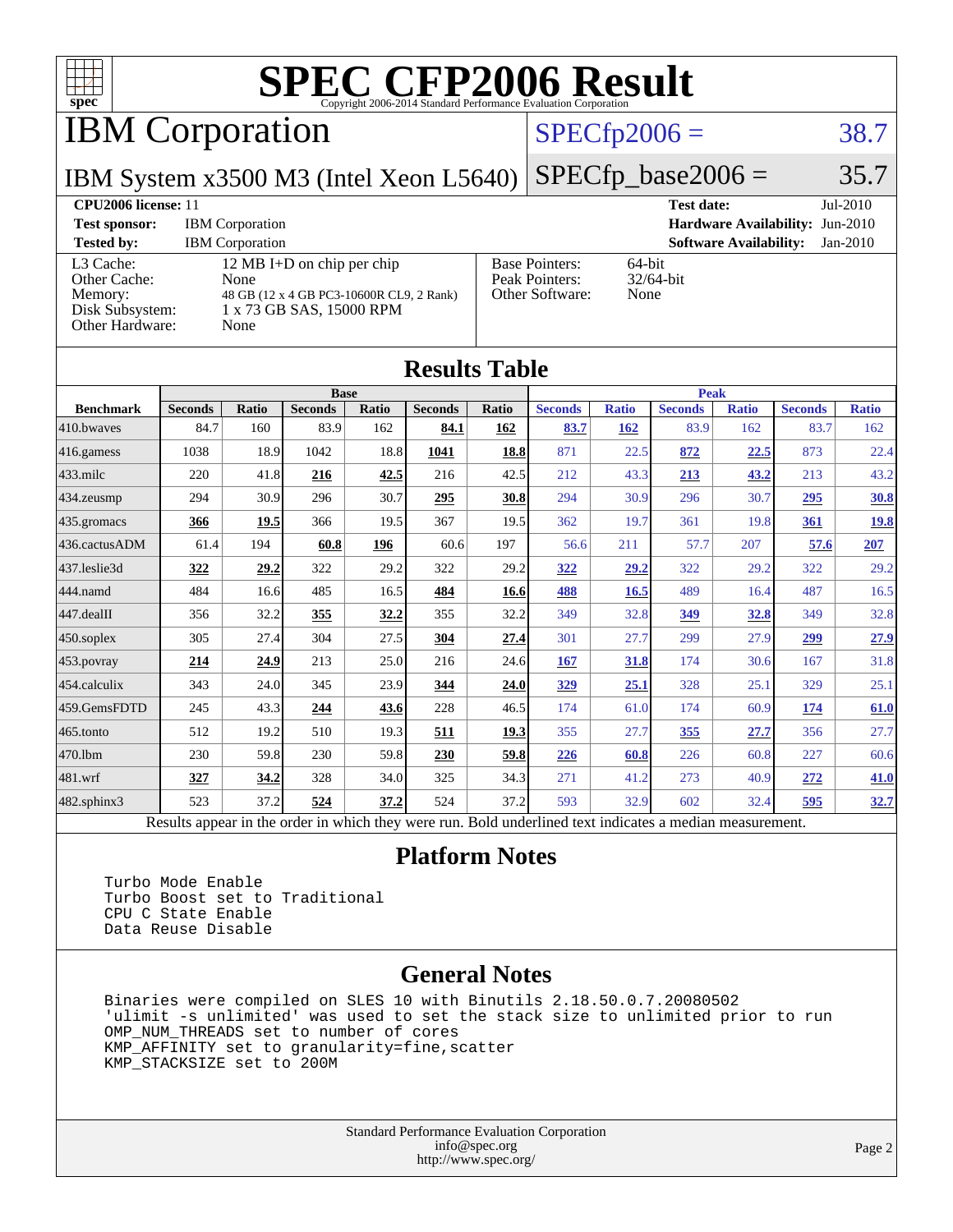

## IBM Corporation

 $SPECTp2006 = 38.7$ 

IBM System x3500 M3 (Intel Xeon L5640)  $SPECTp\_base2006 = 35.7$ 

**[Test sponsor:](http://www.spec.org/auto/cpu2006/Docs/result-fields.html#Testsponsor)** IBM Corporation **[Hardware Availability:](http://www.spec.org/auto/cpu2006/Docs/result-fields.html#HardwareAvailability)** Jun-2010

**[CPU2006 license:](http://www.spec.org/auto/cpu2006/Docs/result-fields.html#CPU2006license)** 11 **[Test date:](http://www.spec.org/auto/cpu2006/Docs/result-fields.html#Testdate)** Jul-2010 **[Tested by:](http://www.spec.org/auto/cpu2006/Docs/result-fields.html#Testedby)** IBM Corporation **[Software Availability:](http://www.spec.org/auto/cpu2006/Docs/result-fields.html#SoftwareAvailability)** Jan-2010

### **[Base Compiler Invocation](http://www.spec.org/auto/cpu2006/Docs/result-fields.html#BaseCompilerInvocation)**

[C benchmarks](http://www.spec.org/auto/cpu2006/Docs/result-fields.html#Cbenchmarks): icc  $-m64$ 

[C++ benchmarks:](http://www.spec.org/auto/cpu2006/Docs/result-fields.html#CXXbenchmarks) [icpc -m64](http://www.spec.org/cpu2006/results/res2010q3/cpu2006-20100802-12740.flags.html#user_CXXbase_intel_icpc_64bit_bedb90c1146cab66620883ef4f41a67e)

[Fortran benchmarks](http://www.spec.org/auto/cpu2006/Docs/result-fields.html#Fortranbenchmarks): [ifort -m64](http://www.spec.org/cpu2006/results/res2010q3/cpu2006-20100802-12740.flags.html#user_FCbase_intel_ifort_64bit_ee9d0fb25645d0210d97eb0527dcc06e)

[Benchmarks using both Fortran and C](http://www.spec.org/auto/cpu2006/Docs/result-fields.html#BenchmarksusingbothFortranandC): [icc -m64](http://www.spec.org/cpu2006/results/res2010q3/cpu2006-20100802-12740.flags.html#user_CC_FCbase_intel_icc_64bit_0b7121f5ab7cfabee23d88897260401c) [ifort -m64](http://www.spec.org/cpu2006/results/res2010q3/cpu2006-20100802-12740.flags.html#user_CC_FCbase_intel_ifort_64bit_ee9d0fb25645d0210d97eb0527dcc06e)

### **[Base Portability Flags](http://www.spec.org/auto/cpu2006/Docs/result-fields.html#BasePortabilityFlags)**

| 410.bwaves: -DSPEC CPU LP64                  |                                                                |
|----------------------------------------------|----------------------------------------------------------------|
| 416.gamess: - DSPEC_CPU_LP64                 |                                                                |
| 433.milc: -DSPEC CPU LP64                    |                                                                |
| 434.zeusmp: -DSPEC_CPU_LP64                  |                                                                |
| 435.gromacs: -DSPEC_CPU_LP64 -nofor_main     |                                                                |
| 436.cactusADM: - DSPEC CPU LP64 - nofor main |                                                                |
| 437.leslie3d: -DSPEC CPU LP64                |                                                                |
| 444.namd: - DSPEC CPU LP64                   |                                                                |
| 447.dealII: - DSPEC CPU LP64                 |                                                                |
| 450.soplex: -DSPEC_CPU_LP64                  |                                                                |
| 453.povray: -DSPEC_CPU_LP64                  |                                                                |
| 454.calculix: - DSPEC CPU LP64 - nofor main  |                                                                |
| 459. GemsFDTD: - DSPEC CPU LP64              |                                                                |
| 465.tonto: - DSPEC CPU LP64                  |                                                                |
| 470.1bm: - DSPEC CPU LP64                    |                                                                |
|                                              | 481.wrf: -DSPEC_CPU_LP64 -DSPEC_CPU_CASE_FLAG -DSPEC_CPU_LINUX |
| 482.sphinx3: -DSPEC_CPU_LP64                 |                                                                |
|                                              |                                                                |

### **[Base Optimization Flags](http://www.spec.org/auto/cpu2006/Docs/result-fields.html#BaseOptimizationFlags)**

[C benchmarks](http://www.spec.org/auto/cpu2006/Docs/result-fields.html#Cbenchmarks): [-xSSE4.2](http://www.spec.org/cpu2006/results/res2010q3/cpu2006-20100802-12740.flags.html#user_CCbase_f-xSSE42_f91528193cf0b216347adb8b939d4107) [-ipo](http://www.spec.org/cpu2006/results/res2010q3/cpu2006-20100802-12740.flags.html#user_CCbase_f-ipo) [-O3](http://www.spec.org/cpu2006/results/res2010q3/cpu2006-20100802-12740.flags.html#user_CCbase_f-O3) [-no-prec-div](http://www.spec.org/cpu2006/results/res2010q3/cpu2006-20100802-12740.flags.html#user_CCbase_f-no-prec-div) [-static](http://www.spec.org/cpu2006/results/res2010q3/cpu2006-20100802-12740.flags.html#user_CCbase_f-static) [-parallel](http://www.spec.org/cpu2006/results/res2010q3/cpu2006-20100802-12740.flags.html#user_CCbase_f-parallel) [-opt-prefetch](http://www.spec.org/cpu2006/results/res2010q3/cpu2006-20100802-12740.flags.html#user_CCbase_f-opt-prefetch) [C++ benchmarks:](http://www.spec.org/auto/cpu2006/Docs/result-fields.html#CXXbenchmarks) [-xSSE4.2](http://www.spec.org/cpu2006/results/res2010q3/cpu2006-20100802-12740.flags.html#user_CXXbase_f-xSSE42_f91528193cf0b216347adb8b939d4107) [-ipo](http://www.spec.org/cpu2006/results/res2010q3/cpu2006-20100802-12740.flags.html#user_CXXbase_f-ipo) [-O3](http://www.spec.org/cpu2006/results/res2010q3/cpu2006-20100802-12740.flags.html#user_CXXbase_f-O3) [-no-prec-div](http://www.spec.org/cpu2006/results/res2010q3/cpu2006-20100802-12740.flags.html#user_CXXbase_f-no-prec-div) [-static](http://www.spec.org/cpu2006/results/res2010q3/cpu2006-20100802-12740.flags.html#user_CXXbase_f-static) [-parallel](http://www.spec.org/cpu2006/results/res2010q3/cpu2006-20100802-12740.flags.html#user_CXXbase_f-parallel) [-opt-prefetch](http://www.spec.org/cpu2006/results/res2010q3/cpu2006-20100802-12740.flags.html#user_CXXbase_f-opt-prefetch) [Fortran benchmarks](http://www.spec.org/auto/cpu2006/Docs/result-fields.html#Fortranbenchmarks): [-xSSE4.2](http://www.spec.org/cpu2006/results/res2010q3/cpu2006-20100802-12740.flags.html#user_FCbase_f-xSSE42_f91528193cf0b216347adb8b939d4107) [-ipo](http://www.spec.org/cpu2006/results/res2010q3/cpu2006-20100802-12740.flags.html#user_FCbase_f-ipo) [-O3](http://www.spec.org/cpu2006/results/res2010q3/cpu2006-20100802-12740.flags.html#user_FCbase_f-O3) [-no-prec-div](http://www.spec.org/cpu2006/results/res2010q3/cpu2006-20100802-12740.flags.html#user_FCbase_f-no-prec-div) [-static](http://www.spec.org/cpu2006/results/res2010q3/cpu2006-20100802-12740.flags.html#user_FCbase_f-static) [-parallel](http://www.spec.org/cpu2006/results/res2010q3/cpu2006-20100802-12740.flags.html#user_FCbase_f-parallel) [-opt-prefetch](http://www.spec.org/cpu2006/results/res2010q3/cpu2006-20100802-12740.flags.html#user_FCbase_f-opt-prefetch) [Benchmarks using both Fortran and C](http://www.spec.org/auto/cpu2006/Docs/result-fields.html#BenchmarksusingbothFortranandC): [-xSSE4.2](http://www.spec.org/cpu2006/results/res2010q3/cpu2006-20100802-12740.flags.html#user_CC_FCbase_f-xSSE42_f91528193cf0b216347adb8b939d4107) [-ipo](http://www.spec.org/cpu2006/results/res2010q3/cpu2006-20100802-12740.flags.html#user_CC_FCbase_f-ipo) [-O3](http://www.spec.org/cpu2006/results/res2010q3/cpu2006-20100802-12740.flags.html#user_CC_FCbase_f-O3) [-no-prec-div](http://www.spec.org/cpu2006/results/res2010q3/cpu2006-20100802-12740.flags.html#user_CC_FCbase_f-no-prec-div) [-static](http://www.spec.org/cpu2006/results/res2010q3/cpu2006-20100802-12740.flags.html#user_CC_FCbase_f-static) [-parallel](http://www.spec.org/cpu2006/results/res2010q3/cpu2006-20100802-12740.flags.html#user_CC_FCbase_f-parallel) [-opt-prefetch](http://www.spec.org/cpu2006/results/res2010q3/cpu2006-20100802-12740.flags.html#user_CC_FCbase_f-opt-prefetch)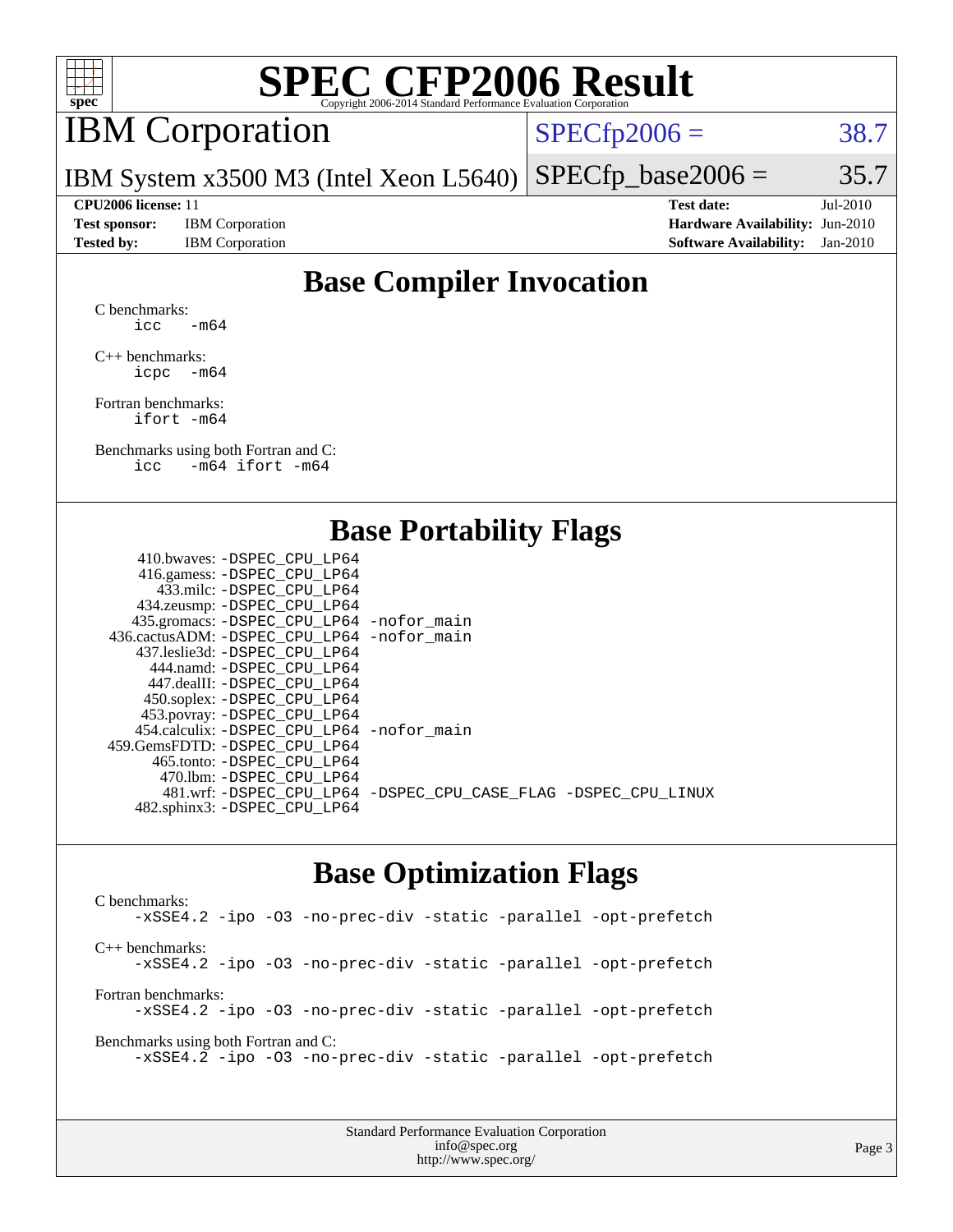

## IBM Corporation

 $SPECfp2006 = 38.7$  $SPECfp2006 = 38.7$ 

IBM System x3500 M3 (Intel Xeon L5640)  $SPECTp\_base2006 = 35.7$ 

**[Test sponsor:](http://www.spec.org/auto/cpu2006/Docs/result-fields.html#Testsponsor)** IBM Corporation **[Hardware Availability:](http://www.spec.org/auto/cpu2006/Docs/result-fields.html#HardwareAvailability)** Jun-2010

**[CPU2006 license:](http://www.spec.org/auto/cpu2006/Docs/result-fields.html#CPU2006license)** 11 **[Test date:](http://www.spec.org/auto/cpu2006/Docs/result-fields.html#Testdate)** Jul-2010 **[Tested by:](http://www.spec.org/auto/cpu2006/Docs/result-fields.html#Testedby)** IBM Corporation **[Software Availability:](http://www.spec.org/auto/cpu2006/Docs/result-fields.html#SoftwareAvailability)** Jan-2010

### **[Peak Compiler Invocation](http://www.spec.org/auto/cpu2006/Docs/result-fields.html#PeakCompilerInvocation)**

[C benchmarks](http://www.spec.org/auto/cpu2006/Docs/result-fields.html#Cbenchmarks):  $\text{icc}$   $-\text{m64}$ 

[C++ benchmarks:](http://www.spec.org/auto/cpu2006/Docs/result-fields.html#CXXbenchmarks) [icpc -m64](http://www.spec.org/cpu2006/results/res2010q3/cpu2006-20100802-12740.flags.html#user_CXXpeak_intel_icpc_64bit_bedb90c1146cab66620883ef4f41a67e)

[Fortran benchmarks](http://www.spec.org/auto/cpu2006/Docs/result-fields.html#Fortranbenchmarks): [ifort -m64](http://www.spec.org/cpu2006/results/res2010q3/cpu2006-20100802-12740.flags.html#user_FCpeak_intel_ifort_64bit_ee9d0fb25645d0210d97eb0527dcc06e)

[Benchmarks using both Fortran and C](http://www.spec.org/auto/cpu2006/Docs/result-fields.html#BenchmarksusingbothFortranandC): [icc -m64](http://www.spec.org/cpu2006/results/res2010q3/cpu2006-20100802-12740.flags.html#user_CC_FCpeak_intel_icc_64bit_0b7121f5ab7cfabee23d88897260401c) [ifort -m64](http://www.spec.org/cpu2006/results/res2010q3/cpu2006-20100802-12740.flags.html#user_CC_FCpeak_intel_ifort_64bit_ee9d0fb25645d0210d97eb0527dcc06e)

### **[Peak Portability Flags](http://www.spec.org/auto/cpu2006/Docs/result-fields.html#PeakPortabilityFlags)**

Same as Base Portability Flags

### **[Peak Optimization Flags](http://www.spec.org/auto/cpu2006/Docs/result-fields.html#PeakOptimizationFlags)**

[C benchmarks](http://www.spec.org/auto/cpu2006/Docs/result-fields.html#Cbenchmarks):

 433.milc: [-xSSE4.2](http://www.spec.org/cpu2006/results/res2010q3/cpu2006-20100802-12740.flags.html#user_peakPASS2_CFLAGSPASS2_LDFLAGS433_milc_f-xSSE42_f91528193cf0b216347adb8b939d4107)(pass 2) [-prof-gen](http://www.spec.org/cpu2006/results/res2010q3/cpu2006-20100802-12740.flags.html#user_peakPASS1_CFLAGSPASS1_LDFLAGS433_milc_prof_gen_e43856698f6ca7b7e442dfd80e94a8fc)(pass 1) [-ipo](http://www.spec.org/cpu2006/results/res2010q3/cpu2006-20100802-12740.flags.html#user_peakPASS2_CFLAGSPASS2_LDFLAGS433_milc_f-ipo)(pass 2) [-O3](http://www.spec.org/cpu2006/results/res2010q3/cpu2006-20100802-12740.flags.html#user_peakPASS2_CFLAGSPASS2_LDFLAGS433_milc_f-O3)(pass 2) [-no-prec-div](http://www.spec.org/cpu2006/results/res2010q3/cpu2006-20100802-12740.flags.html#user_peakPASS2_CFLAGSPASS2_LDFLAGS433_milc_f-no-prec-div)(pass 2) [-static](http://www.spec.org/cpu2006/results/res2010q3/cpu2006-20100802-12740.flags.html#user_peakPASS2_CFLAGSPASS2_LDFLAGS433_milc_f-static)(pass 2) [-prof-use](http://www.spec.org/cpu2006/results/res2010q3/cpu2006-20100802-12740.flags.html#user_peakPASS2_CFLAGSPASS2_LDFLAGS433_milc_prof_use_bccf7792157ff70d64e32fe3e1250b55)(pass 2) [-ansi-alias](http://www.spec.org/cpu2006/results/res2010q3/cpu2006-20100802-12740.flags.html#user_peakOPTIMIZE433_milc_f-ansi-alias)

 470.lbm: [-xSSE4.2](http://www.spec.org/cpu2006/results/res2010q3/cpu2006-20100802-12740.flags.html#user_peakPASS2_CFLAGSPASS2_LDFLAGS470_lbm_f-xSSE42_f91528193cf0b216347adb8b939d4107)(pass 2) [-prof-gen](http://www.spec.org/cpu2006/results/res2010q3/cpu2006-20100802-12740.flags.html#user_peakPASS1_CFLAGSPASS1_LDFLAGS470_lbm_prof_gen_e43856698f6ca7b7e442dfd80e94a8fc)(pass 1) [-ipo](http://www.spec.org/cpu2006/results/res2010q3/cpu2006-20100802-12740.flags.html#user_peakPASS2_CFLAGSPASS2_LDFLAGS470_lbm_f-ipo)(pass 2) [-O3](http://www.spec.org/cpu2006/results/res2010q3/cpu2006-20100802-12740.flags.html#user_peakPASS2_CFLAGSPASS2_LDFLAGS470_lbm_f-O3)(pass 2) [-no-prec-div](http://www.spec.org/cpu2006/results/res2010q3/cpu2006-20100802-12740.flags.html#user_peakPASS2_CFLAGSPASS2_LDFLAGS470_lbm_f-no-prec-div)(pass 2) [-static](http://www.spec.org/cpu2006/results/res2010q3/cpu2006-20100802-12740.flags.html#user_peakPASS2_CFLAGSPASS2_LDFLAGS470_lbm_f-static)(pass 2) [-prof-use](http://www.spec.org/cpu2006/results/res2010q3/cpu2006-20100802-12740.flags.html#user_peakPASS2_CFLAGSPASS2_LDFLAGS470_lbm_prof_use_bccf7792157ff70d64e32fe3e1250b55)(pass 2) [-parallel](http://www.spec.org/cpu2006/results/res2010q3/cpu2006-20100802-12740.flags.html#user_peakOPTIMIZE470_lbm_f-parallel) [-ansi-alias](http://www.spec.org/cpu2006/results/res2010q3/cpu2006-20100802-12740.flags.html#user_peakOPTIMIZE470_lbm_f-ansi-alias) [-auto-ilp32](http://www.spec.org/cpu2006/results/res2010q3/cpu2006-20100802-12740.flags.html#user_peakCOPTIMIZE470_lbm_f-auto-ilp32)

 482.sphinx3: [-xSSE4.2](http://www.spec.org/cpu2006/results/res2010q3/cpu2006-20100802-12740.flags.html#user_peakOPTIMIZE482_sphinx3_f-xSSE42_f91528193cf0b216347adb8b939d4107) [-ipo](http://www.spec.org/cpu2006/results/res2010q3/cpu2006-20100802-12740.flags.html#user_peakOPTIMIZE482_sphinx3_f-ipo) [-O3](http://www.spec.org/cpu2006/results/res2010q3/cpu2006-20100802-12740.flags.html#user_peakOPTIMIZE482_sphinx3_f-O3) [-no-prec-div](http://www.spec.org/cpu2006/results/res2010q3/cpu2006-20100802-12740.flags.html#user_peakOPTIMIZE482_sphinx3_f-no-prec-div) [-static](http://www.spec.org/cpu2006/results/res2010q3/cpu2006-20100802-12740.flags.html#user_peakOPTIMIZE482_sphinx3_f-static) [-auto-ilp32](http://www.spec.org/cpu2006/results/res2010q3/cpu2006-20100802-12740.flags.html#user_peakCOPTIMIZE482_sphinx3_f-auto-ilp32) [-unroll2](http://www.spec.org/cpu2006/results/res2010q3/cpu2006-20100802-12740.flags.html#user_peakCOPTIMIZE482_sphinx3_f-unroll_784dae83bebfb236979b41d2422d7ec2)

[C++ benchmarks:](http://www.spec.org/auto/cpu2006/Docs/result-fields.html#CXXbenchmarks)

 444.namd: [-xSSE4.2](http://www.spec.org/cpu2006/results/res2010q3/cpu2006-20100802-12740.flags.html#user_peakPASS2_CXXFLAGSPASS2_LDFLAGS444_namd_f-xSSE42_f91528193cf0b216347adb8b939d4107)(pass 2) [-prof-gen](http://www.spec.org/cpu2006/results/res2010q3/cpu2006-20100802-12740.flags.html#user_peakPASS1_CXXFLAGSPASS1_LDFLAGS444_namd_prof_gen_e43856698f6ca7b7e442dfd80e94a8fc)(pass 1) [-ipo](http://www.spec.org/cpu2006/results/res2010q3/cpu2006-20100802-12740.flags.html#user_peakPASS2_CXXFLAGSPASS2_LDFLAGS444_namd_f-ipo)(pass 2) [-O3](http://www.spec.org/cpu2006/results/res2010q3/cpu2006-20100802-12740.flags.html#user_peakPASS2_CXXFLAGSPASS2_LDFLAGS444_namd_f-O3)(pass 2) [-no-prec-div](http://www.spec.org/cpu2006/results/res2010q3/cpu2006-20100802-12740.flags.html#user_peakPASS2_CXXFLAGSPASS2_LDFLAGS444_namd_f-no-prec-div)(pass 2) [-static](http://www.spec.org/cpu2006/results/res2010q3/cpu2006-20100802-12740.flags.html#user_peakPASS2_CXXFLAGSPASS2_LDFLAGS444_namd_f-static)(pass 2) [-prof-use](http://www.spec.org/cpu2006/results/res2010q3/cpu2006-20100802-12740.flags.html#user_peakPASS2_CXXFLAGSPASS2_LDFLAGS444_namd_prof_use_bccf7792157ff70d64e32fe3e1250b55)(pass 2) [-fno-alias](http://www.spec.org/cpu2006/results/res2010q3/cpu2006-20100802-12740.flags.html#user_peakOPTIMIZE444_namd_f-no-alias_694e77f6c5a51e658e82ccff53a9e63a) [-auto-ilp32](http://www.spec.org/cpu2006/results/res2010q3/cpu2006-20100802-12740.flags.html#user_peakCXXOPTIMIZE444_namd_f-auto-ilp32)

 447.dealII: [-xSSE4.2](http://www.spec.org/cpu2006/results/res2010q3/cpu2006-20100802-12740.flags.html#user_peakPASS2_CXXFLAGSPASS2_LDFLAGS447_dealII_f-xSSE42_f91528193cf0b216347adb8b939d4107)(pass 2) [-prof-gen](http://www.spec.org/cpu2006/results/res2010q3/cpu2006-20100802-12740.flags.html#user_peakPASS1_CXXFLAGSPASS1_LDFLAGS447_dealII_prof_gen_e43856698f6ca7b7e442dfd80e94a8fc)(pass 1) [-ipo](http://www.spec.org/cpu2006/results/res2010q3/cpu2006-20100802-12740.flags.html#user_peakPASS2_CXXFLAGSPASS2_LDFLAGS447_dealII_f-ipo)(pass 2) [-O3](http://www.spec.org/cpu2006/results/res2010q3/cpu2006-20100802-12740.flags.html#user_peakPASS2_CXXFLAGSPASS2_LDFLAGS447_dealII_f-O3)(pass 2) [-no-prec-div](http://www.spec.org/cpu2006/results/res2010q3/cpu2006-20100802-12740.flags.html#user_peakPASS2_CXXFLAGSPASS2_LDFLAGS447_dealII_f-no-prec-div)(pass 2) [-static](http://www.spec.org/cpu2006/results/res2010q3/cpu2006-20100802-12740.flags.html#user_peakPASS2_CXXFLAGSPASS2_LDFLAGS447_dealII_f-static)(pass 2) [-prof-use](http://www.spec.org/cpu2006/results/res2010q3/cpu2006-20100802-12740.flags.html#user_peakPASS2_CXXFLAGSPASS2_LDFLAGS447_dealII_prof_use_bccf7792157ff70d64e32fe3e1250b55)(pass 2) [-unroll2](http://www.spec.org/cpu2006/results/res2010q3/cpu2006-20100802-12740.flags.html#user_peakOPTIMIZE447_dealII_f-unroll_784dae83bebfb236979b41d2422d7ec2) [-ansi-alias](http://www.spec.org/cpu2006/results/res2010q3/cpu2006-20100802-12740.flags.html#user_peakOPTIMIZE447_dealII_f-ansi-alias) [-scalar-rep-](http://www.spec.org/cpu2006/results/res2010q3/cpu2006-20100802-12740.flags.html#user_peakOPTIMIZE447_dealII_f-disablescalarrep_abbcad04450fb118e4809c81d83c8a1d) [-auto-ilp32](http://www.spec.org/cpu2006/results/res2010q3/cpu2006-20100802-12740.flags.html#user_peakCXXOPTIMIZE447_dealII_f-auto-ilp32)

 450.soplex: [-xSSE4.2](http://www.spec.org/cpu2006/results/res2010q3/cpu2006-20100802-12740.flags.html#user_peakPASS2_CXXFLAGSPASS2_LDFLAGS450_soplex_f-xSSE42_f91528193cf0b216347adb8b939d4107)(pass 2) [-prof-gen](http://www.spec.org/cpu2006/results/res2010q3/cpu2006-20100802-12740.flags.html#user_peakPASS1_CXXFLAGSPASS1_LDFLAGS450_soplex_prof_gen_e43856698f6ca7b7e442dfd80e94a8fc)(pass 1) [-ipo](http://www.spec.org/cpu2006/results/res2010q3/cpu2006-20100802-12740.flags.html#user_peakPASS2_CXXFLAGSPASS2_LDFLAGS450_soplex_f-ipo)(pass 2) [-O3](http://www.spec.org/cpu2006/results/res2010q3/cpu2006-20100802-12740.flags.html#user_peakPASS2_CXXFLAGSPASS2_LDFLAGS450_soplex_f-O3)(pass 2) [-no-prec-div](http://www.spec.org/cpu2006/results/res2010q3/cpu2006-20100802-12740.flags.html#user_peakPASS2_CXXFLAGSPASS2_LDFLAGS450_soplex_f-no-prec-div)(pass 2) [-static](http://www.spec.org/cpu2006/results/res2010q3/cpu2006-20100802-12740.flags.html#user_peakPASS2_CXXFLAGSPASS2_LDFLAGS450_soplex_f-static)(pass 2) [-prof-use](http://www.spec.org/cpu2006/results/res2010q3/cpu2006-20100802-12740.flags.html#user_peakPASS2_CXXFLAGSPASS2_LDFLAGS450_soplex_prof_use_bccf7792157ff70d64e32fe3e1250b55)(pass 2) [-opt-malloc-options=3](http://www.spec.org/cpu2006/results/res2010q3/cpu2006-20100802-12740.flags.html#user_peakOPTIMIZE450_soplex_f-opt-malloc-options_13ab9b803cf986b4ee62f0a5998c2238) [-auto-ilp32](http://www.spec.org/cpu2006/results/res2010q3/cpu2006-20100802-12740.flags.html#user_peakCXXOPTIMIZE450_soplex_f-auto-ilp32)

Continued on next page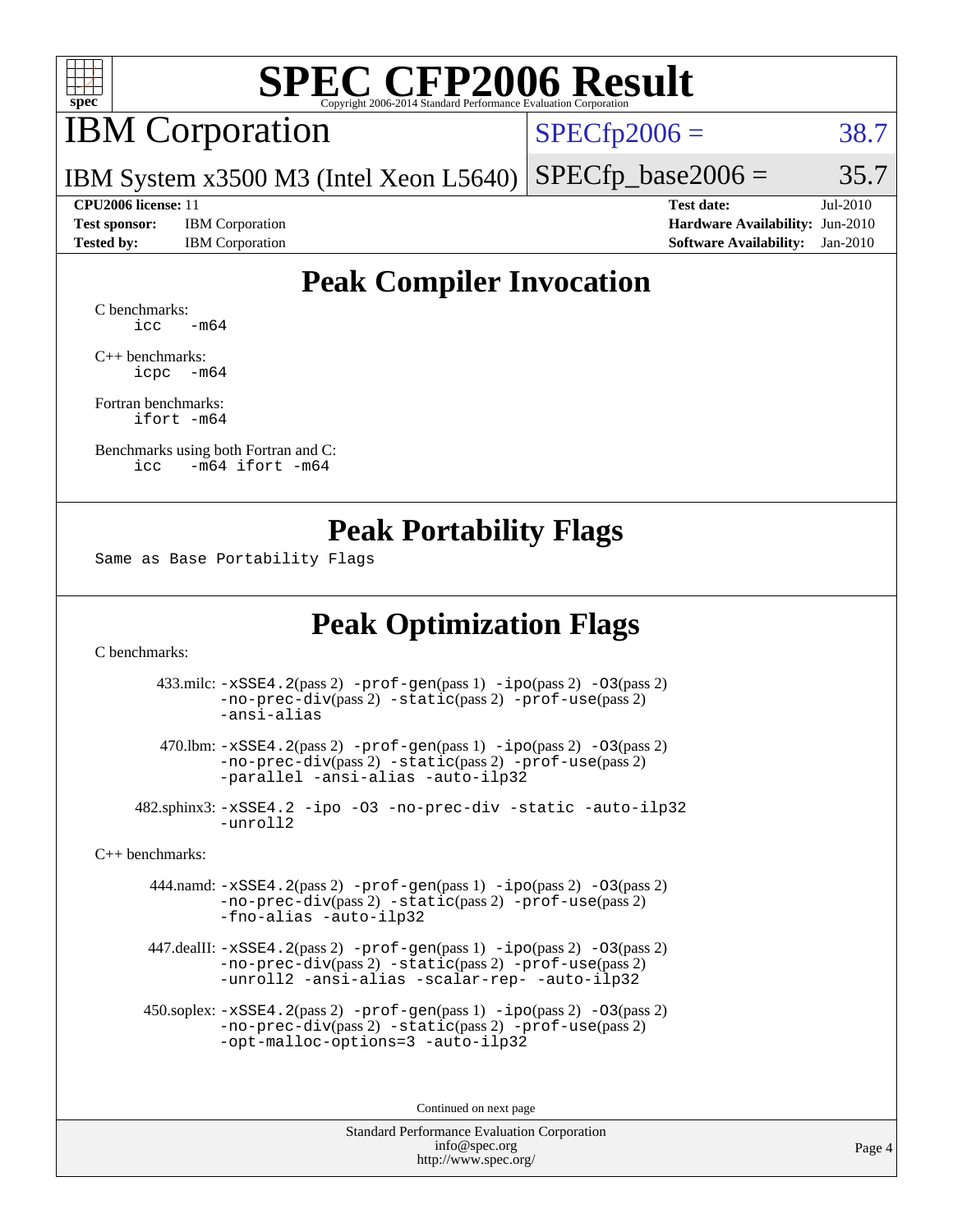

IBM Corporation

 $SPECTp2006 = 38.7$ 

IBM System x3500 M3 (Intel Xeon L5640)  $SPECTp\_base2006 = 35.7$ 

**[Tested by:](http://www.spec.org/auto/cpu2006/Docs/result-fields.html#Testedby)** IBM Corporation **[Software Availability:](http://www.spec.org/auto/cpu2006/Docs/result-fields.html#SoftwareAvailability)** Jan-2010

**[CPU2006 license:](http://www.spec.org/auto/cpu2006/Docs/result-fields.html#CPU2006license)** 11 **[Test date:](http://www.spec.org/auto/cpu2006/Docs/result-fields.html#Testdate)** Jul-2010 **[Test sponsor:](http://www.spec.org/auto/cpu2006/Docs/result-fields.html#Testsponsor)** IBM Corporation **[Hardware Availability:](http://www.spec.org/auto/cpu2006/Docs/result-fields.html#HardwareAvailability)** Jun-2010

## **[Peak Optimization Flags \(Continued\)](http://www.spec.org/auto/cpu2006/Docs/result-fields.html#PeakOptimizationFlags)**

|                                      | $\blacksquare$ can openingation $\blacksquare$ nigo (continued)                                                                                                                                  |
|--------------------------------------|--------------------------------------------------------------------------------------------------------------------------------------------------------------------------------------------------|
|                                      | $453.$ povray: $-xSSE4.2(pass2)$ -prof-gen $(pass1)$ -ipo $(pass2)$ -03 $(pass2)$<br>$-no-prec-div(pass 2) -static(pass 2) -prof-use(pass 2)$<br>-unroll4 -ansi-alias                            |
| Fortran benchmarks:                  |                                                                                                                                                                                                  |
| -parallel                            | 410.bwaves: -xSSE4.2 -ipo -03 -no-prec-div -static -opt-prefetch                                                                                                                                 |
|                                      | 416.gamess: $-xSSE4$ . 2(pass 2) $-prof-gen(pass 1) -ipo(pass 2) -O3(pass 2)$<br>-no-prec-div(pass 2) -static(pass 2) -prof-use(pass 2)<br>-unroll2 -Ob0 -ansi-alias -scalar-rep-                |
| $434$ .zeusmp: basepeak = yes        |                                                                                                                                                                                                  |
| $437$ .leslie3d: basepeak = yes      |                                                                                                                                                                                                  |
|                                      | $459.GemsFDTD: -xSSE4.2(pass 2) -prof-gen(pass 1) -ipo(pass 2) -03(pass 2)$<br>$-no-prec-div(pass 2) -static(pass 2) -prof-use(pass 2)$<br>-unroll2 - Ob0 - opt-prefetch - parallel              |
|                                      | $465$ .tonto: $-xSSE4$ . 2(pass 2) $-prof-gen(pass 1) -ipo(pass 2) -03(pass 2)$<br>-no-prec-div(pass 2) -static(pass 2) -prof-use(pass 2)<br>-inline-calloc -opt-malloc-options=3 -auto -unroll4 |
| Benchmarks using both Fortran and C: |                                                                                                                                                                                                  |
|                                      | $435$ .gromacs: $-xSSE4$ . $2(pass 2)$ -prof-gen(pass 1) -ipo(pass 2) -03(pass 2)<br>-no-prec-div(pass 2) -static(pass 2) -prof-use(pass 2)<br>-opt-prefetch -auto-ilp32                         |
|                                      | 436.cactusADM: -xSSE4.2(pass 2) -prof-gen(pass 1) -ipo(pass 2) -03(pass 2)<br>-no-prec-div(pass 2) -static(pass 2) -prof-use(pass 2)<br>-unroll2 -opt-prefetch -parallel -auto-ilp32             |
|                                      | 454.calculix: -xSSE4.2 -ipo -03 -no-prec-div -static -auto-ilp32                                                                                                                                 |
|                                      | 481.wrf: Same as 454.calculix                                                                                                                                                                    |
|                                      | The flags file that was used to format this result can be browsed at<br>http://www.spec.org/cpu2006/flags/Intel-ic11.1-linux64-revE.20100804.html                                                |
|                                      | You can also download the XML flags source by saving the following link:<br>http://www.spec.org/cpu2006/flags/Intel-ic11.1-linux64-revE.20100804.xml                                             |
|                                      |                                                                                                                                                                                                  |
|                                      |                                                                                                                                                                                                  |
|                                      |                                                                                                                                                                                                  |